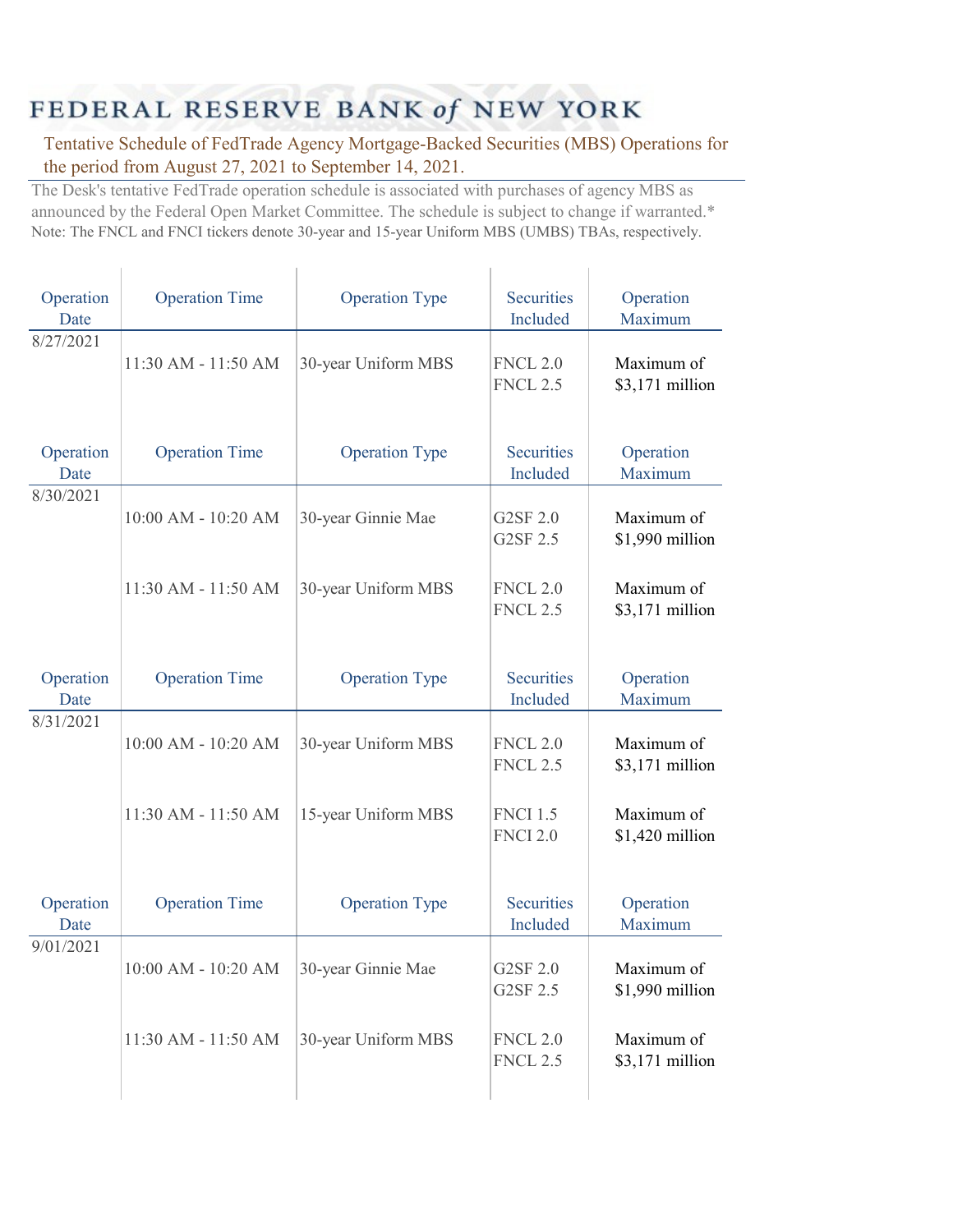| Operation<br>Date | <b>Operation Time</b>   | <b>Operation Type</b> | <b>Securities</b><br>Included      | Operation<br>Maximum           |
|-------------------|-------------------------|-----------------------|------------------------------------|--------------------------------|
| 9/02/2021         | 10:00 AM - 10:20 AM     | 15-year Uniform MBS   | <b>FNCI 1.5</b><br><b>FNCI 2.0</b> | Maximum of<br>\$1,420 million  |
|                   | 11:30 AM - 11:50 AM     | 30-year Uniform MBS   | <b>FNCL 2.0</b><br><b>FNCL 2.5</b> | Maximum of<br>\$3,171 million  |
| Operation<br>Date | <b>Operation Time</b>   | <b>Operation Type</b> | <b>Securities</b><br>Included      | Operation<br>Maximum           |
| 9/03/2021         | 10:00 AM - 10:20 AM     | 30-year Ginnie Mae    | G2SF 2.0<br>G2SF 2.5               | Maximum of<br>\$1,990 million  |
| Operation<br>Date | <b>Operation Time</b>   | <b>Operation Type</b> | <b>Securities</b><br>Included      | Operation<br>Maximum           |
| 9/07/2021         | 10:00 AM - 10:20 AM     | 30-year Uniform MBS   | <b>FNCL 2.0</b><br><b>FNCL 2.5</b> | Maximum of<br>$$3,171$ million |
|                   | 11:30 AM - 11:50 AM     | 15-year Uniform MBS   | <b>FNCI 1.5</b><br><b>FNCI 2.0</b> | Maximum of<br>\$1,420 million  |
| Operation<br>Date | <b>Operation Time</b>   | <b>Operation Type</b> | <b>Securities</b><br>Included      | Operation<br>Maximum           |
| 9/08/2021         | $10:00$ AM - $10:20$ AM | 30-year Ginnie Mae    | G2SF 2.0<br>G2SF 2.5               | Maximum of<br>\$1,990 million  |
|                   | 11:30 AM - 11:50 AM     | 30-year Uniform MBS   | <b>FNCL 2.0</b><br><b>FNCL 2.5</b> | Maximum of<br>\$3,171 million  |
| Operation<br>Date | <b>Operation Time</b>   | <b>Operation Type</b> | <b>Securities</b><br>Included      | Operation<br>Maximum           |
| 9/09/2021         | 10:00 AM - 10:20 AM     | 30-year Uniform MBS   | <b>FNCL 2.0</b><br><b>FNCL 2.5</b> | Maximum of<br>\$3,171 million  |
|                   | 11:30 AM - 11:50 AM     | 15-year Uniform MBS   | <b>FNCI 1.5</b><br><b>FNCI 2.0</b> | Maximum of<br>\$1,420 million  |